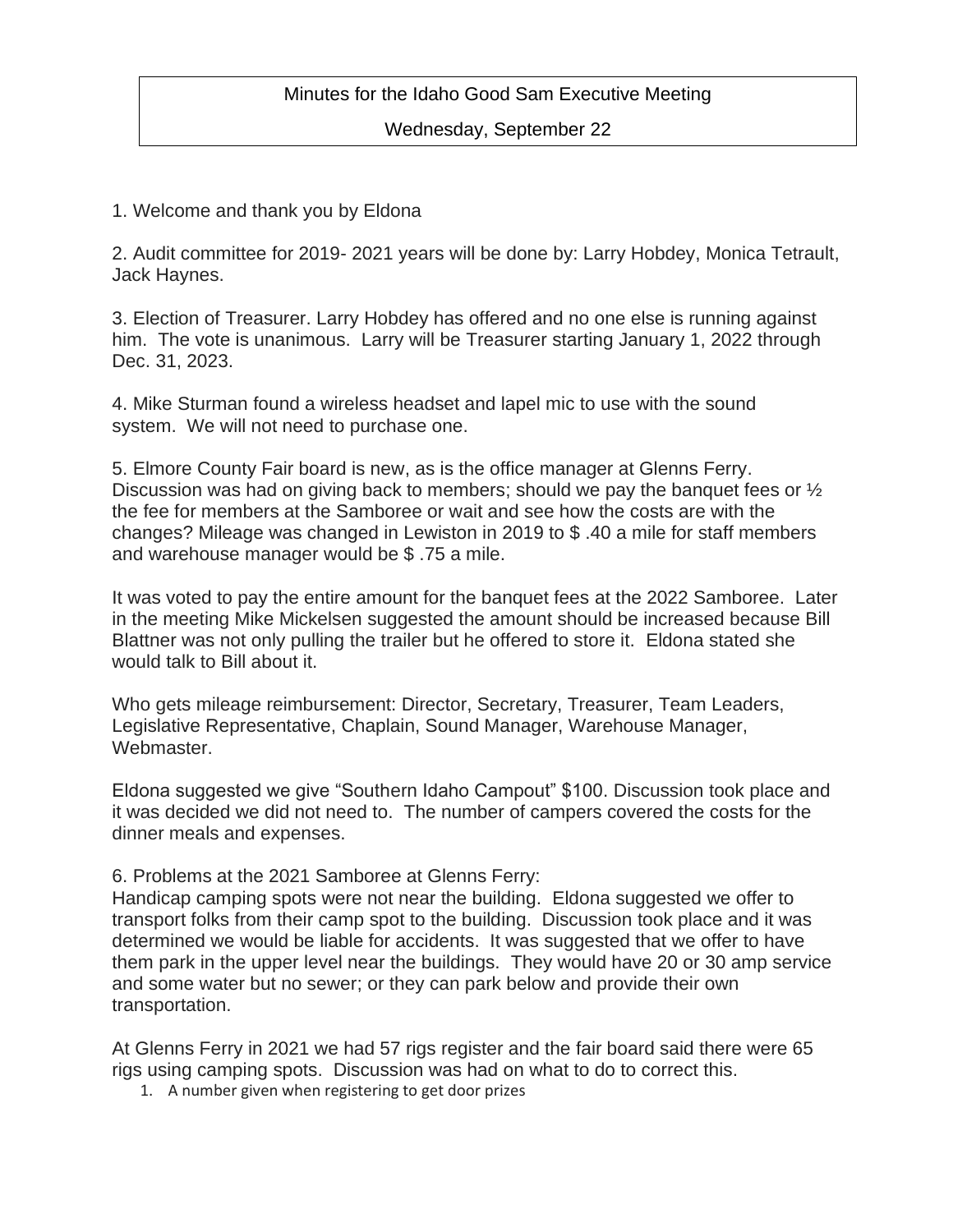- 2. Site numbers given as they preregister
- 3. Parking folks have a list of those registered and match it to the preregistrations
- 4. Get vehicle license # as they register, then if the numbers are off, double check license number to listing
- 5. Provide ticket for the windshield of vehicle
- 6. Problem with those not preregistered getting prime spots over those who registered
- 7. Registrar to send back confirmation with site number
- 8. First come First serve

This will only work at Glenns Ferry. Some fairgrounds do not have sitet numbers. For the next Rally we will try the ticket in the windshield after they have paid their fees.

7. Team 2 & 4 have next year's events

8. Idaho Good Sam has a Facebook page – open group- Idaho Good Sam Chapters

9. Staff Uniforms; Eldona suggested the staff members get red polo shirts with the new Good Sam logo on them. Staff members would purchase their own. Discussion: vests are outdated, white shirts are grey in color. Anyone willing to check out prices in their area and get back to Eldona on them??

No vote needed since the staff buys their own.

10. Marcus: "GS" says lots but doesn't get back on items, like watches, (people don't wear them much anymore)

11. Dogs for Better Lives donations will be collected at General meeting

12. Eldona read what is on the Good Sam web site.

13. Loss of Chapters: Kings Travelers, High Dessert Travelers, Silver Valley Sams (members joined Washington's GS).

We need chapters in the Panhandle and Idaho Falls area. If your chapter is getting too big to be accommodated in an RV park, then it is time to split.

Eldona thanked everyone for giving her the opportunity to serve as Good Sam Director.

We have 17 registered at this meeting (not the final count).

When do we want to play baseball????

Tom: Door prize will be drawn at potluck Thursday night. Southern Idaho Campout: Starting in 2022 the street fair will only be Saturday and Sunday How do we want to continue? Decided to do Wed- Sunday in the future.